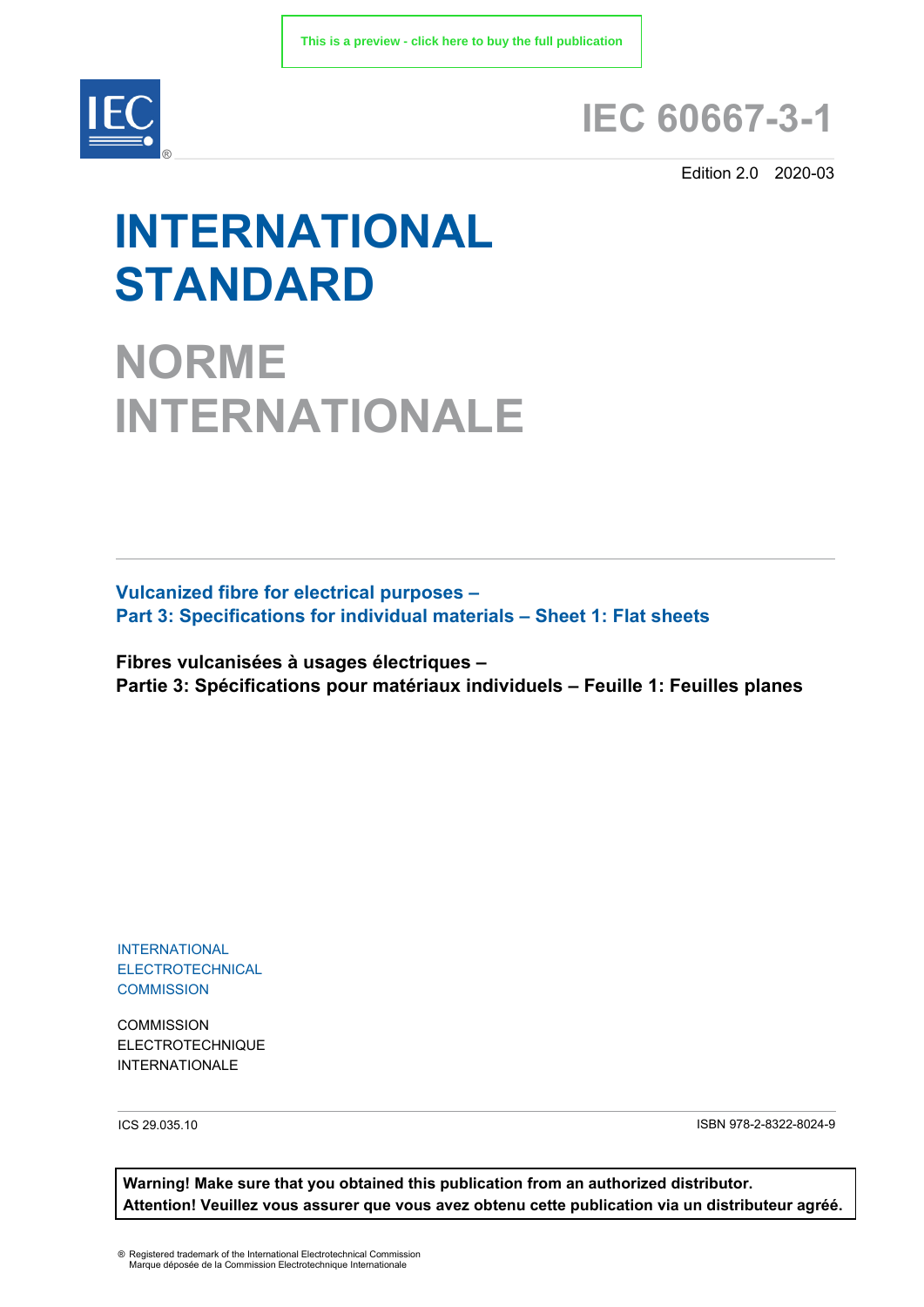$-2-$ 

IEC 60667-3-1:2020 © IEC 2020

# **CONTENTS**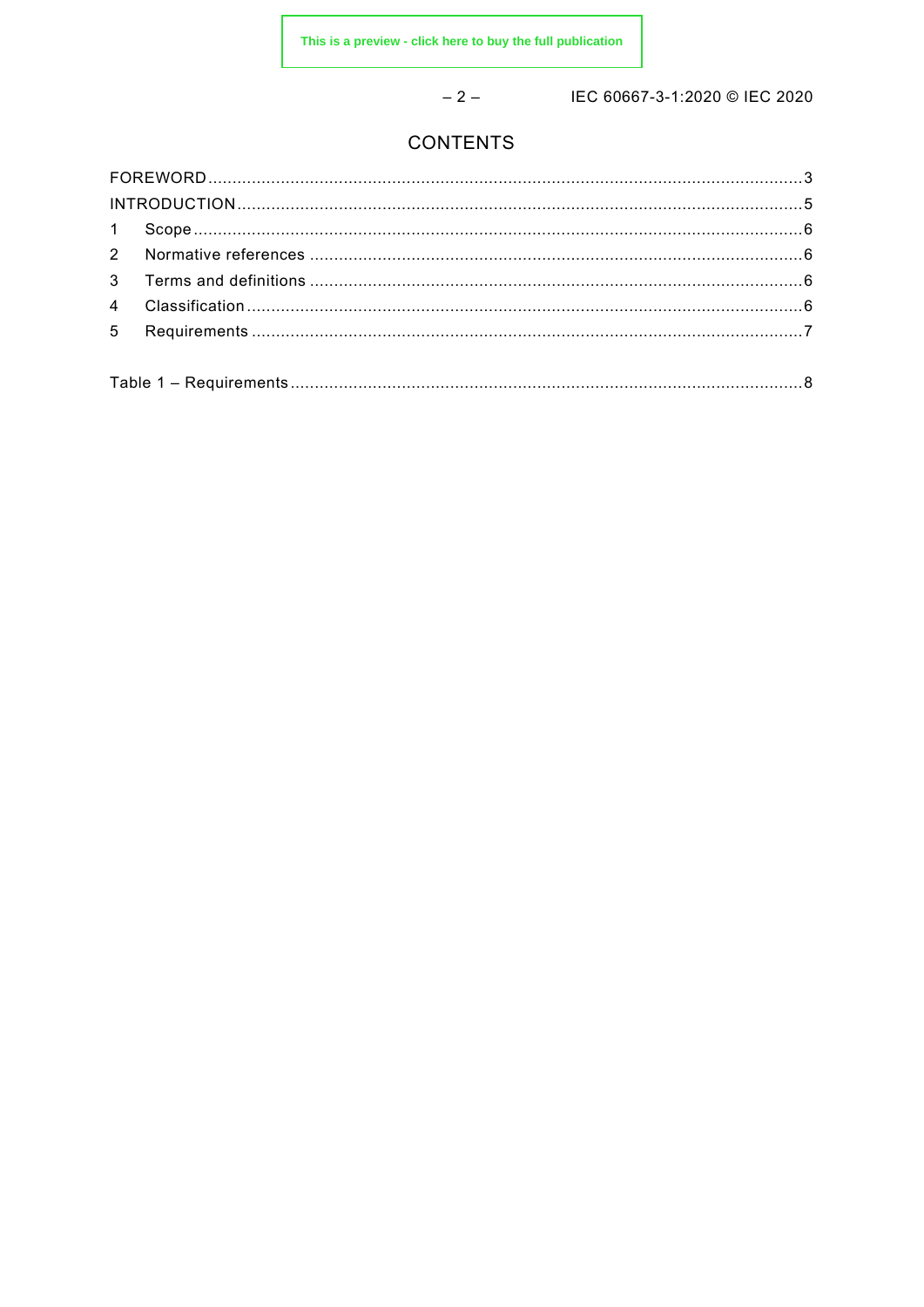IEC 60667-3-1:2020 © IEC 2020  $-3-$ 

#### INTERNATIONAL ELECTROTECHNICAL COMMISSION

#### **VULCANIZED FIBRE FOR ELECTRICAL PURPOSES –**

\_\_\_\_\_\_\_\_\_\_\_\_

### **Part 3: Specifications for individual materials – Sheet 1: Flat sheets**

#### FOREWORD

- <span id="page-2-0"></span>1) The International Electrotechnical Commission (IEC) is a worldwide organization for standardization comprising all national electrotechnical committees (IEC National Committees). The object of IEC is to promote international co-operation on all questions concerning standardization in the electrical and electronic fields. To this end and in addition to other activities, IEC publishes International Standards, Technical Specifications, Technical Reports, Publicly Available Specifications (PAS) and Guides (hereafter referred to as "IEC Publication(s)"). Their preparation is entrusted to technical committees; any IEC National Committee interested in the subject dealt with may participate in this preparatory work. International, governmental and non-governmental organizations liaising with the IEC also participate in this preparation. IEC collaborates closely with the International Organization for Standardization (ISO) in accordance with conditions determined by agreement between the two organizations.
- 2) The formal decisions or agreements of IEC on technical matters express, as nearly as possible, an international consensus of opinion on the relevant subjects since each technical committee has representation from all interested IEC National Committees.
- 3) IEC Publications have the form of recommendations for international use and are accepted by IEC National Committees in that sense. While all reasonable efforts are made to ensure that the technical content of IEC Publications is accurate, IEC cannot be held responsible for the way in which they are used or for any misinterpretation by any end user.
- 4) In order to promote international uniformity, IEC National Committees undertake to apply IEC Publications transparently to the maximum extent possible in their national and regional publications. Any divergence between any IEC Publication and the corresponding national or regional publication shall be clearly indicated in the latter.
- 5) IEC itself does not provide any attestation of conformity. Independent certification bodies provide conformity assessment services and, in some areas, access to IEC marks of conformity. IEC is not responsible for any services carried out by independent certification bodies.
- 6) All users should ensure that they have the latest edition of this publication.
- 7) No liability shall attach to IEC or its directors, employees, servants or agents including individual experts and members of its technical committees and IEC National Committees for any personal injury, property damage or other damage of any nature whatsoever, whether direct or indirect, or for costs (including legal fees) and expenses arising out of the publication, use of, or reliance upon, this IEC Publication or any other IEC Publications.
- 8) Attention is drawn to the Normative references cited in this publication. Use of the referenced publications is indispensable for the correct application of this publication.
- 9) Attention is drawn to the possibility that some of the elements of this IEC Publication may be the subject of patent rights. IEC shall not be held responsible for identifying any or all such patent rights.

International Standard IEC 60667-3-1 has been prepared by IEC technical committee 15: Solid electrical insulating materials.

This second edition cancels and replaces the first edition published in 1986. This edition constitutes a technical revision.

This edition includes the following significant technical changes with respect to the previous edition:

- a) change to the range of thickness deviation in Table 1;
- b) addition of apparent density in Table 1;
- c) change to the range of thickness for tensile strength in Table 1;
- d) addition of flexibility and shrinkage in Table 1;
- e) change test method and property value of internal ply adhesion on Table 1.

The text of this International Standard is based on the following documents: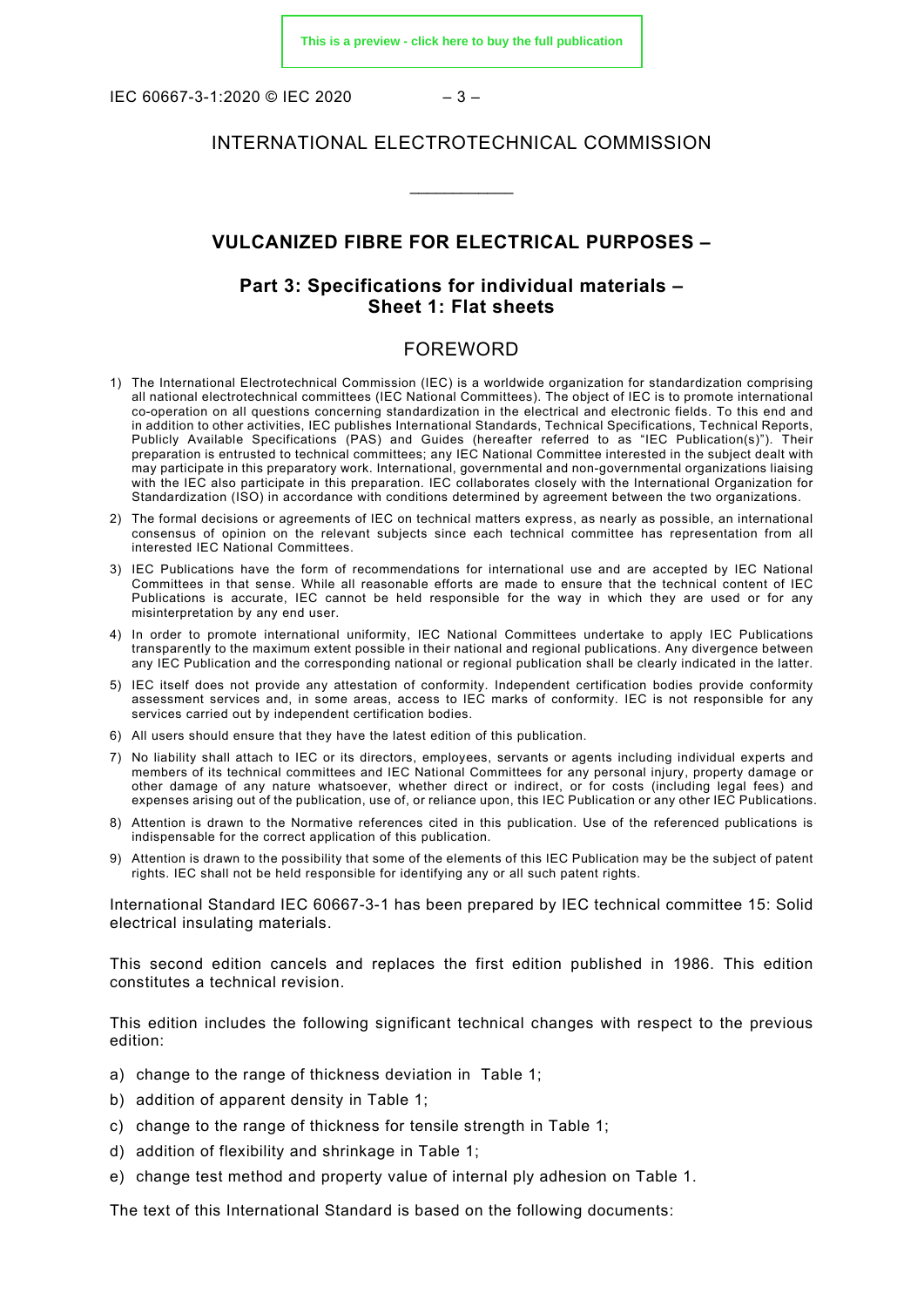#### **[This is a preview - click here to buy the full publication](https://webstore.iec.ch/publication/63398&preview)**

– 4 – IEC 60667-3-1:2020 © IEC 2020

| CDV        | Report on voting |
|------------|------------------|
| 15/880/CDV | 15/894/RVC       |

Full information on the voting for the approval of this International Standard can be found in the report on voting indicated in the above table.

This document has been drafted in accordance with the ISO/IEC Directives, Part 2.

A list of all parts in the IEC 60667 series, published under the general title *Vulcanized fibre for electrical purposes*, can be found on the IEC website.

Future standards in this series will carry the new general title as cited above. Titles of existing standards in this series will be updated at the time of the next edition.

The committee has decided that the contents of this document will remain unchanged until the stability date indicated on the IEC website under "http://webstore.iec.ch" in the data related to the specific document. At this date, the document will be

- reconfirmed,
- withdrawn,
- replaced by a revised edition, or
- amended.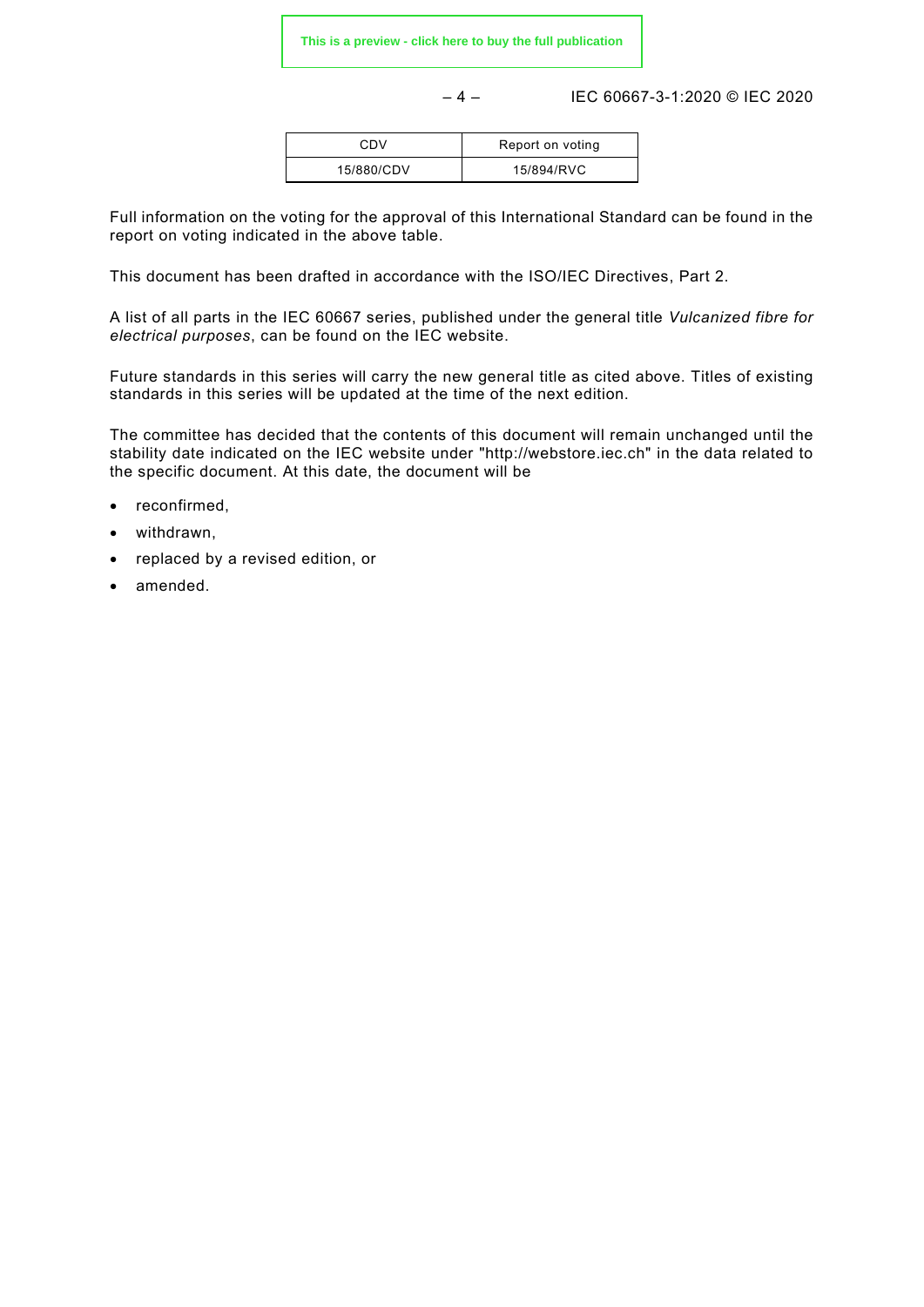IEC 60667-3-1:2020 © IEC 2020 – 5 –

# INTRODUCTION

<span id="page-4-0"></span>This International Standard is one of a series which deals with vulcanized fibre sheets for electrical purposes.

The series consists of three parts:

- Part 1: Definitions and general requirements (IEC 60667-1)
- Part 2: Methods of test (IEC 60667-2)
- Part 3: Specifications for individual materials (IEC 60667-3)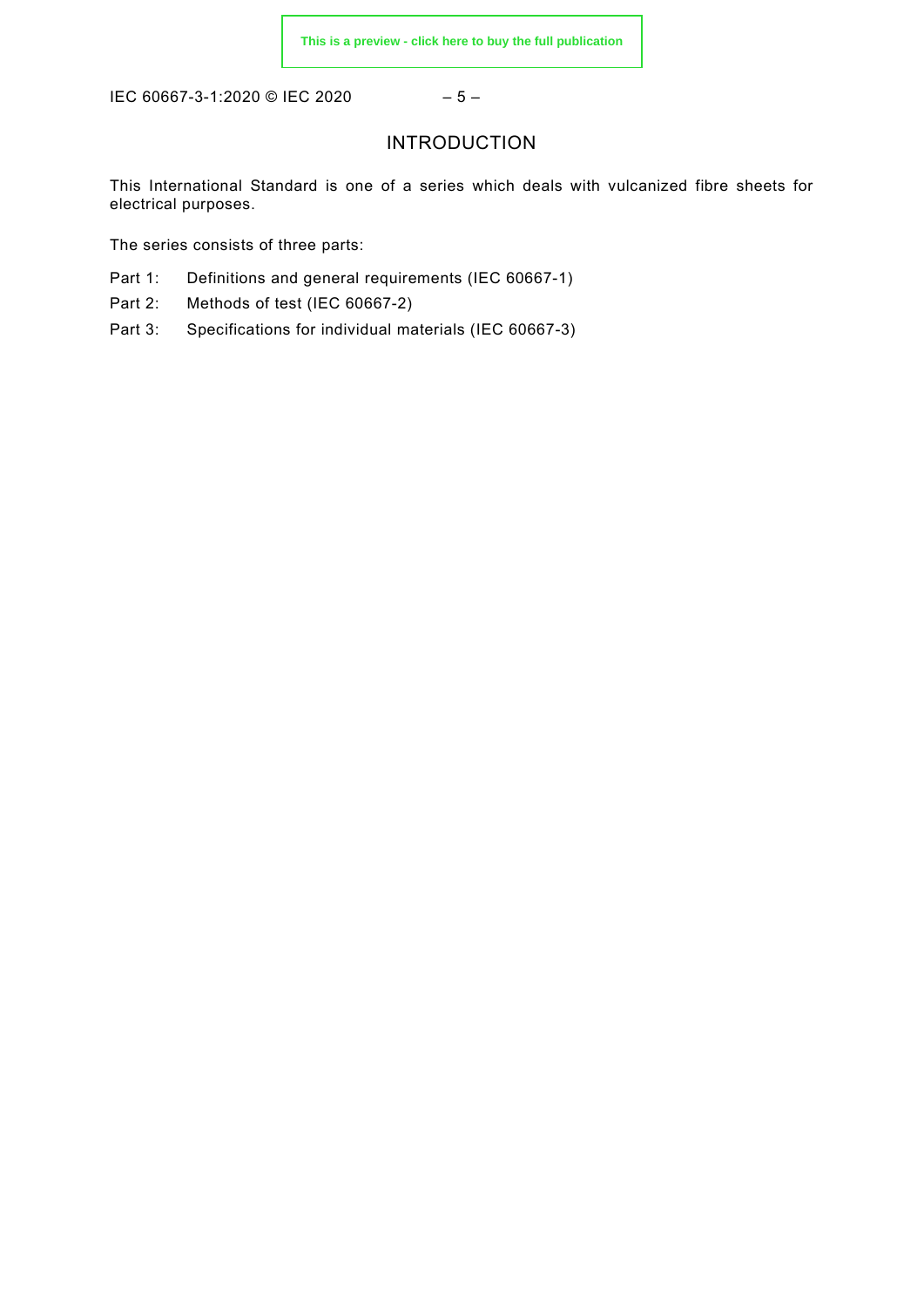$-6 -$  IEC 60667-3-1:2020 © IEC 2020

#### **VULCANIZED FIBRE FOR ELECTRICAL PURPOSES –**

# **Part 3: Specifications for individual materials – Sheet 1: Flat sheets**

#### <span id="page-5-0"></span>**1 Scope**

<span id="page-5-3"></span>\_\_\_\_\_\_\_\_\_\_\_\_\_

This part of IEC 60667 gives requirements for vulcanized fibre sheets for electrical purposes. Materials made by combining with an adhesive several thicknesses of vulcanized fibre are not covered by this document.

Materials that conform to this specification meet established levels of performance. However, the selection of a material by a user for a specific application is based on the actual requirements necessary for adequate performance in that application and not based on this specification alone.

Safety warning: it is the responsibility of the user of the methods contained or referred to in this document to ensure that they are used in a safe manner.

#### <span id="page-5-1"></span>**2 Normative references**

The following documents are referred to in the text in such a way that some or all of their content constitutes requirements of this document. For dated references, only the edition cited applies. For undated references, the latest edition of the referenced document (including any amendments) applies.

IEC 60667-1, *Vulcanized fibre for electrical purposes – Part 1: Definitions and general requirements*

<span id="page-5-2"></span>IEC 60667-2:—[1,](#page-5-4) *Specification for vulcanized fibre for electrical purposes – Part 2: Methods of Test*

<span id="page-5-4"></span><sup>1</sup> Under preparation. Stage at the time of publication: IEC FDIS 60667-2:2019.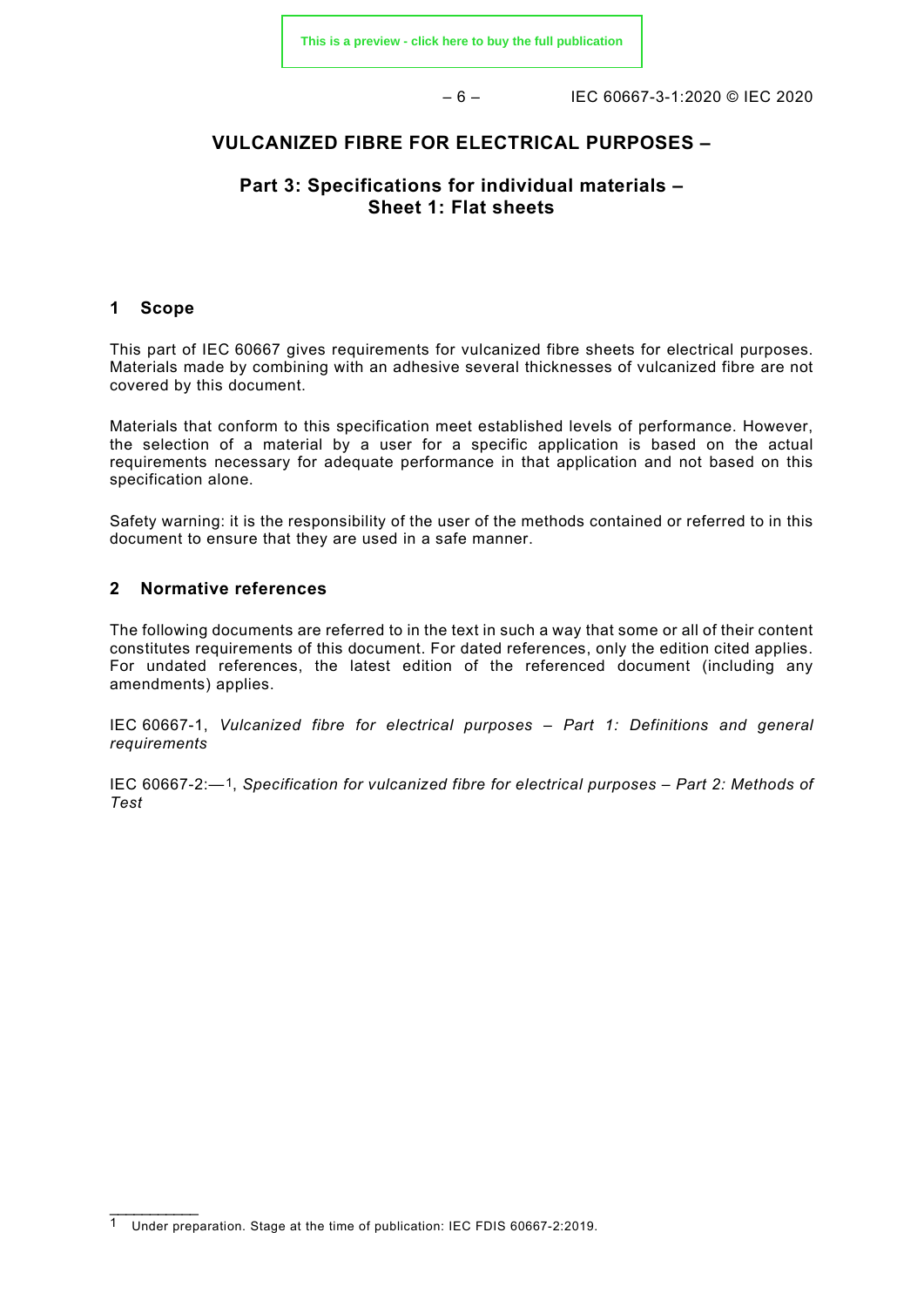$-10-$ 

IEC 60667-3-1:2020 © IEC 2020

# SOMMAIRE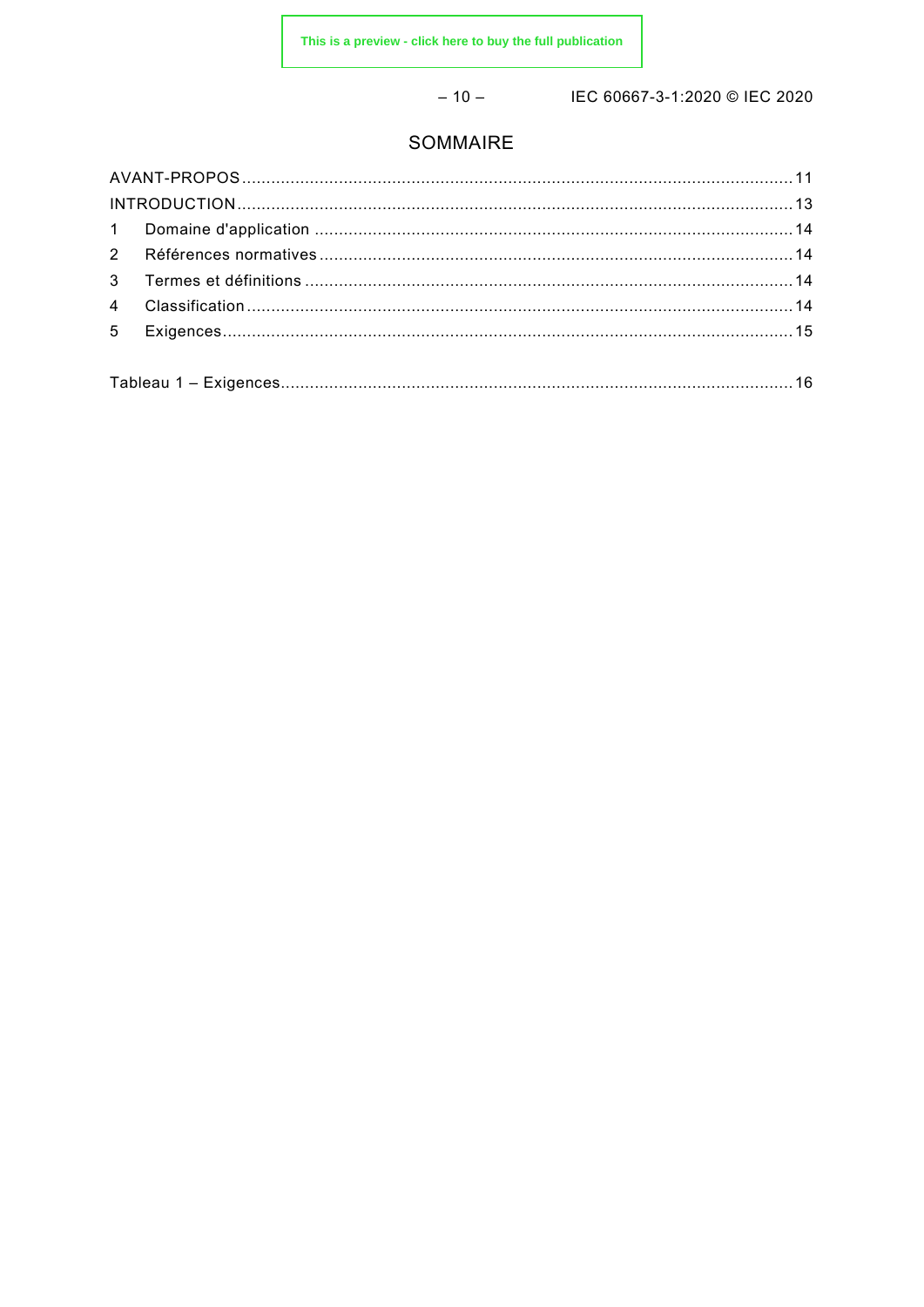IEC 60667-3-1:2020 © IEC 2020 – 11 –

#### COMMISSION ÉLECTROTECHNIQUE INTERNATIONALE

\_\_\_\_\_\_\_\_\_\_\_\_

# **FIBRES VULCANISÉES À USAGES ÉLECTRIQUES –**

### **Partie 3: Spécifications pour matériaux individuels – Feuille 1: Feuilles planes**

#### AVANT-PROPOS

- <span id="page-7-0"></span>1) La Commission Electrotechnique Internationale (IEC) est une organisation mondiale de normalisation composée de l'ensemble des comités électrotechniques nationaux (Comités nationaux de l'IEC). L'IEC a pour objet de favoriser la coopération internationale pour toutes les questions de normalisation dans les domaines de l'électricité et de l'électronique. À cet effet, l'IEC – entre autres activités – publie des Normes internationales, des Spécifications techniques, des Rapports techniques, des Spécifications accessibles au public (PAS) et des Guides (ci-après dénommés « Publication(s) de l'IEC »). Leur élaboration est confiée à des comités d'études, aux travaux desquels tout Comité national intéressé par le sujet traité peut participer. Les organisations internationales, gouvernementales et non gouvernementales, en liaison avec l'IEC, participent également aux travaux. L'IEC collabore étroitement avec l'Organisation Internationale de Normalisation (ISO), selon des conditions fixées par accord entre les deux organisations.
- 2) Les décisions ou accords officiels de l'IEC concernant les questions techniques représentent, dans la mesure du possible, un accord international sur les sujets étudiés, étant donné que les Comités nationaux de l'IEC intéressés sont représentés dans chaque comité d'études.
- 3) Les Publications de l'IEC se présentent sous la forme de recommandations internationales et sont agréées comme telles par les Comités nationaux de l'IEC. Tous les efforts raisonnables sont entrepris afin que l'IEC s'assure de l'exactitude du contenu technique de ses publications; l'IEC ne peut pas être tenue responsable de l'éventuelle mauvaise utilisation ou interprétation qui en est faite par un quelconque utilisateur final.
- 4) Dans le but d'encourager l'uniformité internationale, les Comités nationaux de l'IEC s'engagent, dans toute la mesure possible, à appliquer de façon transparente les Publications de l'IEC dans leurs publications nationales et régionales. Toutes divergences entre toutes Publications de l'IEC et toutes publications nationales ou régionales correspondantes doivent être indiquées en termes clairs dans ces dernières.
- 5) L'IEC elle-même ne fournit aucune attestation de conformité. Des organismes de certification indépendants fournissent des services d'évaluation de conformité et, dans certains secteurs, accèdent aux marques de conformité de l'IEC. L'IEC n'est responsable d'aucun des services effectués par les organismes de certification indépendants.
- 6) Tous les utilisateurs doivent s'assurer qu'ils sont en possession de la dernière édition de cette publication.
- 7) Aucune responsabilité ne doit être imputée à l'IEC, à ses administrateurs, employés, auxiliaires ou mandataires, y compris ses experts particuliers et les membres de ses comités d'études et des Comités nationaux de l'IEC, pour tout préjudice causé en cas de dommages corporels et matériels, ou de tout autre dommage de quelque nature que ce soit, directe ou indirecte, ou pour supporter les coûts (y compris les frais de justice) et les dépenses découlant de la publication ou de l'utilisation de cette Publication de l'IEC ou de toute autre Publication de l'IEC, ou au crédit qui lui est accordé.
- 8) L'attention est attirée sur les références normatives citées dans cette publication. L'utilisation de publications référencées est obligatoire pour une application correcte de la présente publication.
- 9) L'attention est attirée sur le fait que certains des éléments de la présente Publication de l'IEC peuvent faire l'objet de droits de brevet. L'IEC ne saurait être tenue pour responsable de ne pas avoir identifié de tels droits de brevets et de ne pas avoir signalé leur existence.

La Norme internationale IEC 60667-3-1 a été établie par le comité d'études 15 de l'IEC: Matériaux isolants électriques solides.

Cette deuxième édition annule et remplace la première édition parue en 1986. Cette édition constitue une révision technique.

Cette édition inclut les modifications techniques majeures suivantes par rapport à l'édition précédente:

- a) modification de la plage d'écarts par rapport à l'épaisseur dans le Tableau 1;
- b) ajout de masse volumique apparente dans le Tableau 1;
- c) modification de la plage d'épaisseur pour la résistance à la traction dans le Tableau 1;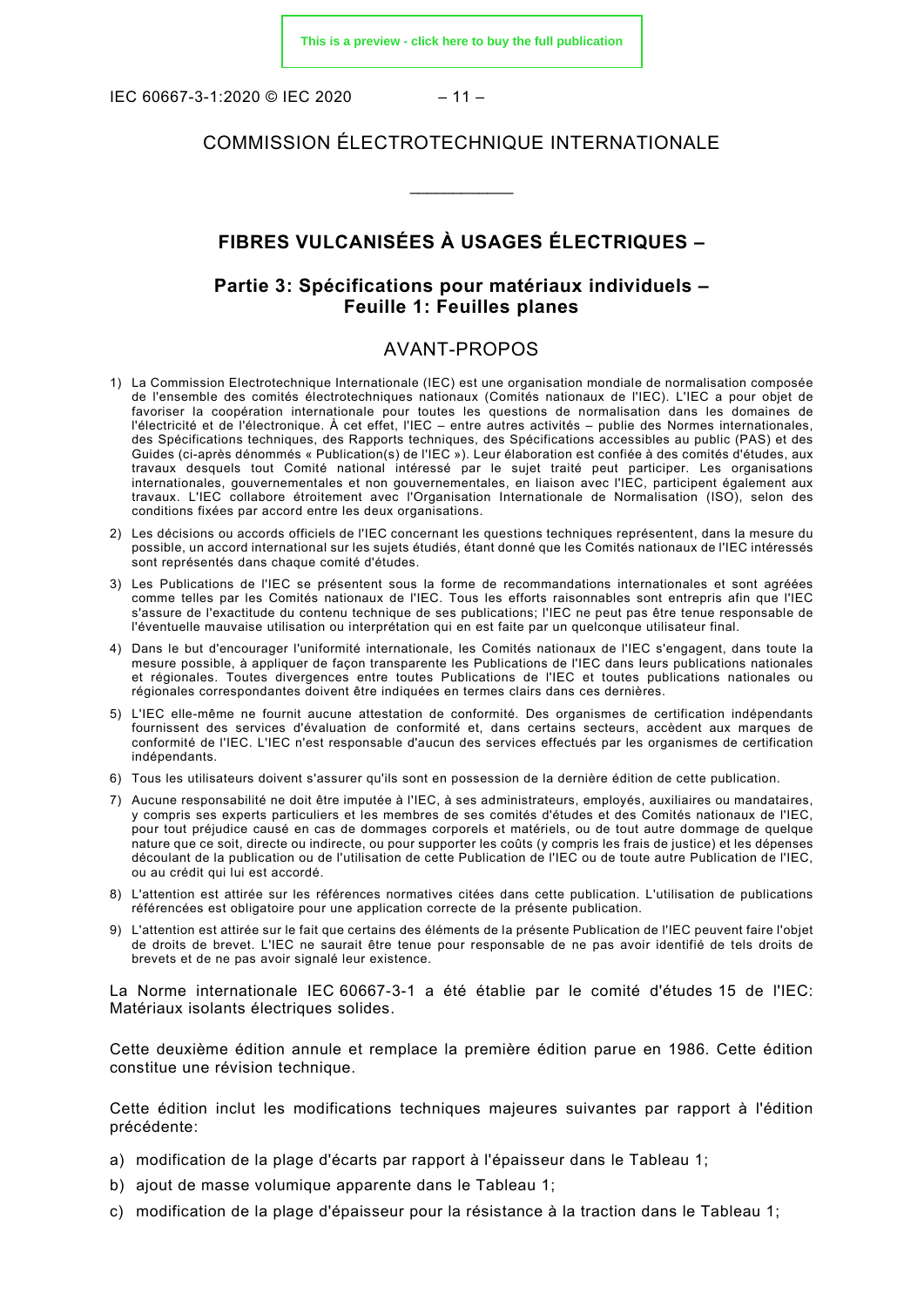**[This is a preview - click here to buy the full publication](https://webstore.iec.ch/publication/63398&preview)**

– 12 – IEC 60667-3-1:2020 © IEC 2020

- d) ajout de flexibilité et stabilité dimensionnelle dans le Tableau 1;
- e) modification de la méthode d'essai et de la valeur de propriété de l'adhérence interne du feuilletage dans le Tableau 1.

Le texte de cette Norme internationale est issu des documents suivants:

| CDV        | Rapport de vote |
|------------|-----------------|
| 15/880/CDV | 15/894/RVC      |

Le rapport de vote indiqué dans le tableau ci-dessus donne toute information sur le vote ayant abouti à l'approbation de cette Norme internationale.

Ce document a été rédigé selon les Directives ISO/IEC, Partie 2

Une liste de toutes les parties de la série IEC 60667, publiées sous le titre général *Fibres vulcanisées à usages électriques*, peut être consultée sur le site web de l'IEC.

Les futures normes de cette série porteront dorénavant le nouveau titre général cité ci-dessus. Le titre des normes existant déjà dans cette série sera mis à jour lors de la prochaine édition.

Le comité a décidé que le contenu de ce document ne sera pas modifié avant la date de stabilité indiquée sur le site web de l'IEC sous "http://webstore.iec.ch" dans les données relatives au document recherché. À cette date, le document sera

- reconduit,
- supprimé,
- remplacé par une édition révisée, ou
- amendé.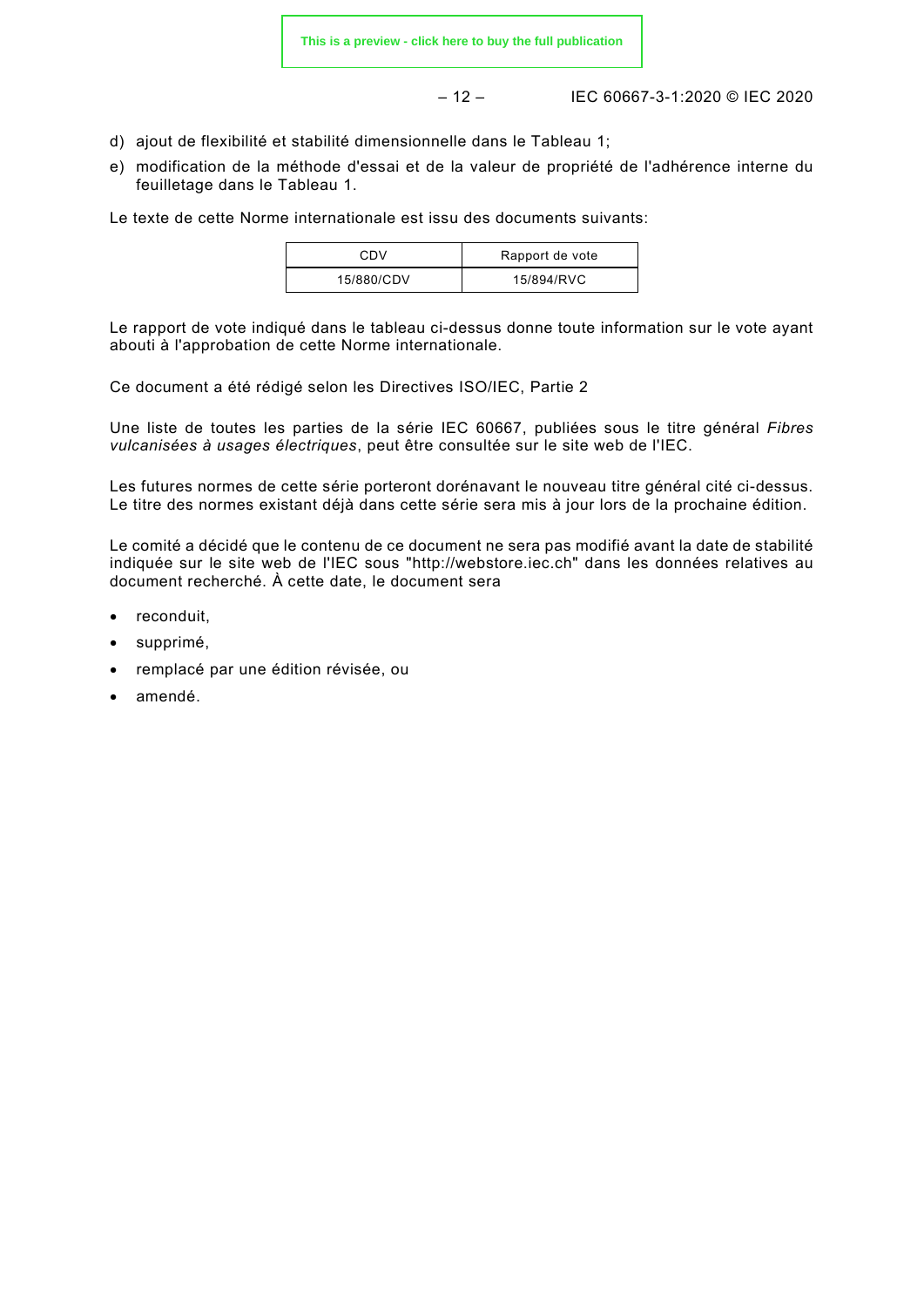<span id="page-9-0"></span>IEC 60667-3-1:2020 © IEC 2020 – 13 –

# INTRODUCTION

La présente Norme internationale fait partie d'une série traitant des feuilles en fibre vulcanisée à usages électriques.

La série est constituée de trois parties:

- Partie 1: Définitions et exigences générales (IEC 60667-1)
- Partie 2: Méthodes d'essai (IEC 60667-2)
- Partie 3: Spécifications pour matériaux individuels (IEC 60667-3)